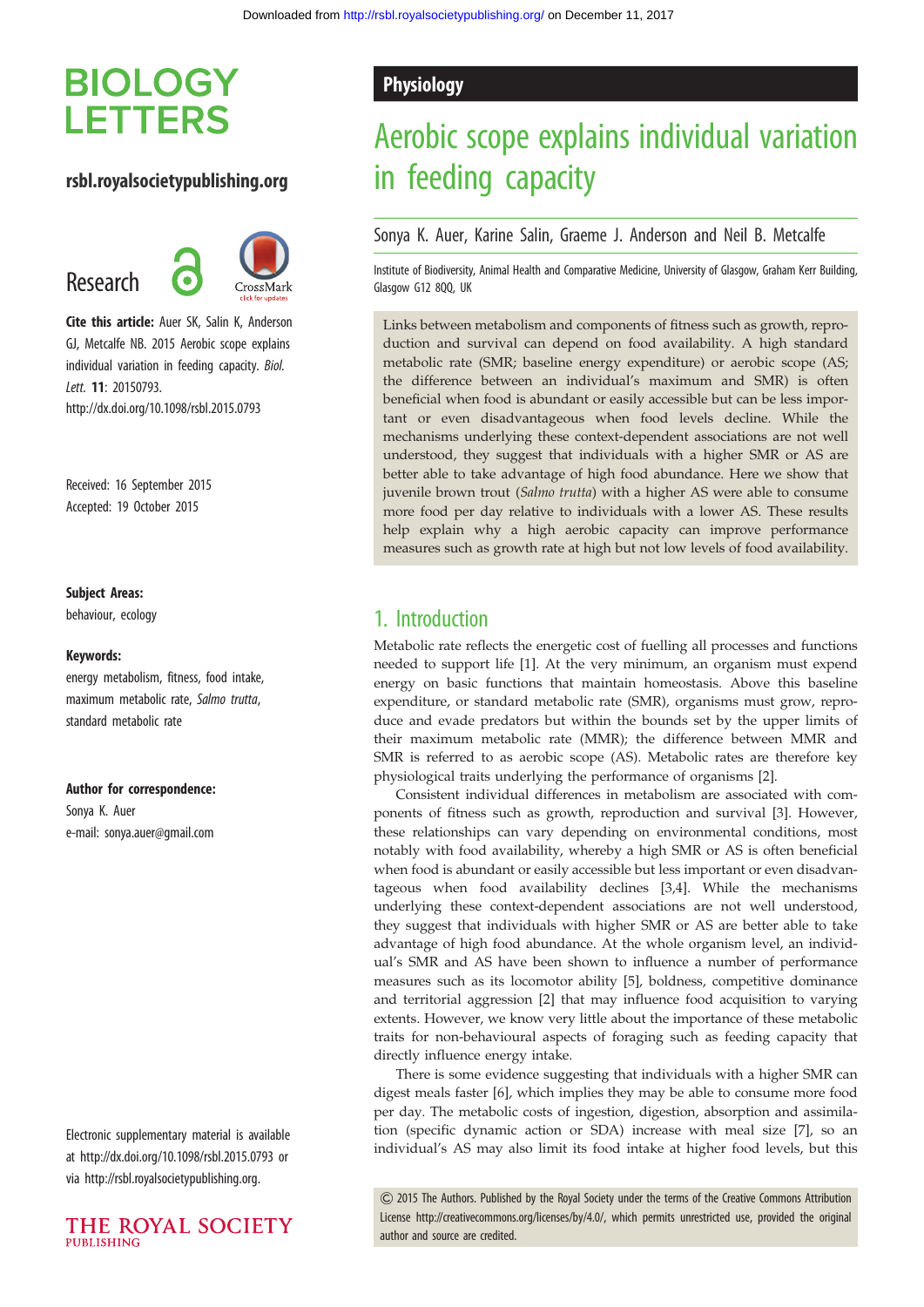130

120

prediction remains untested. We examined whether variation in maximum food consumption rates among juvenile brown trout (Salmo trutta) is explained by differences in their SMR and/or AS. Trout with a higher SMR and AS are known to have higher growth rates under ad libitum but not lower food levels [[4](#page-2-0)], so differences in feeding capacity associated with these metabolic traits may explain why the effects of metabolism depend on food levels.

## 2. Material and methods

Metabolic traits and feeding capacity were measured at  $10^{\circ}$ C in juvenile brown trout (see the electronic supplementary material for fish care and feeding regime). SMR was measured over a 24 h period as the rate of oxygen consumption using continuous flow-through respirometry (electronic supplementary material; [\[4](#page-2-0)]). MMR was then estimated using an exhaustive chase protocol followed immediately by measurement of excess postexercise oxygen consumption using intermittent flow-through respirometry (electronic supplementary material; [[4](#page-2-0)]). The AS for each fish was calculated as the difference between its MMR and SMR. Fish were then weighed while under a mild anaesthetic (40 mg  $l^{-1}$  benzocaine), returned to their normal feeding regime (electronic supplementary material), and given one week to recover from their metabolic rate measurements before the feeding trials began.

The feeding capacity of each fish was determined over a 3-day trial in which they were fed ad libitum twice daily, in early morning and late afternoon to simulate the peak drift frequencies they experience in the wild [\[4\]](#page-2-0). Trials lasted for 3 days to allow for multiple measures of each individual without the risk that estimates could be influenced by changes in their body mass and metabolic rates [\[8](#page-2-0)]. Fish were not fed for 48 h prior to the trial to ensure that their guts were evacuated, and they were weighed, as described above, the day before the trial began. After feeding, fish were left undisturbed and given 1 h to consume their meal before it was siphoned from their tank [\[4](#page-2-0),[9\]](#page-2-0). Meal size was calculated as the difference between the number of pellets fed to each fish and the number remaining after 1 h. Trout can only consume two meals per day at  $10^{\circ}$ C [[9\]](#page-2-0), so the two meals were summed for each day, converted to mg (3 mg/pellet), and then averaged over the 3-day trial to calculate average daily maximum food consumption.

Linear mixed models were used to relate each metabolic trait—SMR, MMR and AS—to body mass, and then to examine whether these metabolic traits explained individual variation in average daily food consumption. All metabolic traits were a positive function of body mass but showed almost twofold variation after controlling for mass (electronic supplementary material, table S1 and figure S1), so residuals derived from the mixed models for each trait were used as predictors in the following analyses of feeding capacity. Since SMR was somewhat correlated with the other two traits (SMR versus MMR: Pearson's  $r_{28} = -0.33$ ,  $p = 0.08$ ; SMR versus AS:  $r_{28} = -0.55$ ,  $p = 0.001$ ), we first tested the predictive ability of each of the three metabolic traits separately and then together (first SMR and MMR, then SMR and AS) in the same models (variation inflation factor  $<$ 1.5). Interactions between metabolic traits were included, but were subsequently removed since non-significant. Results for models including AS were the same for those including MMR (electronic supplementary material) as the two metabolic rate measures were highly correlated ( $r_{28} = 0.96$ ,  $p < 0.001$ ), so only results for models including AS are reported in the main text. The 30 fish were processed in two batches of 15, so all models included batch number as a random effect. Analyses were conducted using SPSS v. 22 (SPSS Inc., Chicago, IL, USA).

average daily maximum food consumption (mg) average daily maximum food consumption (mg) 110 100 90 80 70  $^{60}$  + 2.8 2.8 3.0 3.2 3.4 3.6 3.8 4.0 4.2 4.4 aerobic scope (mg  $O_2$  h<sup>-1</sup>)

Figure 1. Average daily maximum food consumption as a function of AS in juvenile brown trout (Salmo trutta) fed ad libitum ( $R^2 = 0.35$ ). Plotted are partial residuals evaluated at the mean body mass (6.5 g) and SMR (0.66 mg  $O_2$  h<sup>-1</sup>).

### 3. Results

Fish were able to consume an average of  $1.40 \pm 0.04\%$ (mean  $\pm$  1 s.e.) of their body mass per day, but showed significant variation (range 1.02 –1.78%). Larger fish were able to consume more food, but after controlling for size, individual differences were explained by their metabolic traits but to varying degrees: average daily consumption (mg) was greater in individuals with a higher AS ( $F_{1,26.0} = 8.77$ ,  $p =$ 0.006; body mass:  $F_{1,26.0} = 127.5$ ,  $p < 0.001$ ) but was not a function of SMR  $(F_{1,26.1} = 0.53, p = 0.47;$  body mass:  $F_{1,26.1} = 97.2$ ,  $p \le 0.001$ ) when the effect of each metabolic trait was considered separately. Results were the same when considering both SMR and AS together in the same model: average daily food consumption was higher in individuals with a higher AS (figure 1;  $F_{1,25.0} = 9.1$ ,  $p = 0.006$ ) after controlling for the effects of body mass  $(F_{1,25,1} = 127.5$ ,  $p < 0.001$ ); however, mass-independent SMR explained none of the remaining variation ( $F_{1,25.0} = 1.0$ ,  $p = 0.33$ ).

### 4. Discussion

Our key finding was that feeding capacity was a positive function of AS; individual variation in AS was associated with twofold variation in how much food fish of a given size were able to consume per day. AS represents the overall capacity for oxygen supply to the tissues for subsequent ATP production but is limited by the gas transport abilities of both the respiratory and cardiovascular systems [[10\]](#page-2-0). Organisms cannot simultaneously meet all the potential aerobic demands of their many organ systems [\[11](#page-2-0)]. Thus, the metabolic cost of SDA, while consuming variable proportions of the aerobic budget among species, often comes at the expense of other functions such as locomotion [[11,12\]](#page-2-0). Given that the costs of SDA increase with meal size [[7](#page-2-0)], our results, while correlational, suggest that AS constrains the SDA response and therefore food consumption rates. Growth is highly dependent on food intake, so this constraint may explain why individuals with a higher AS can grow faster under ad 2